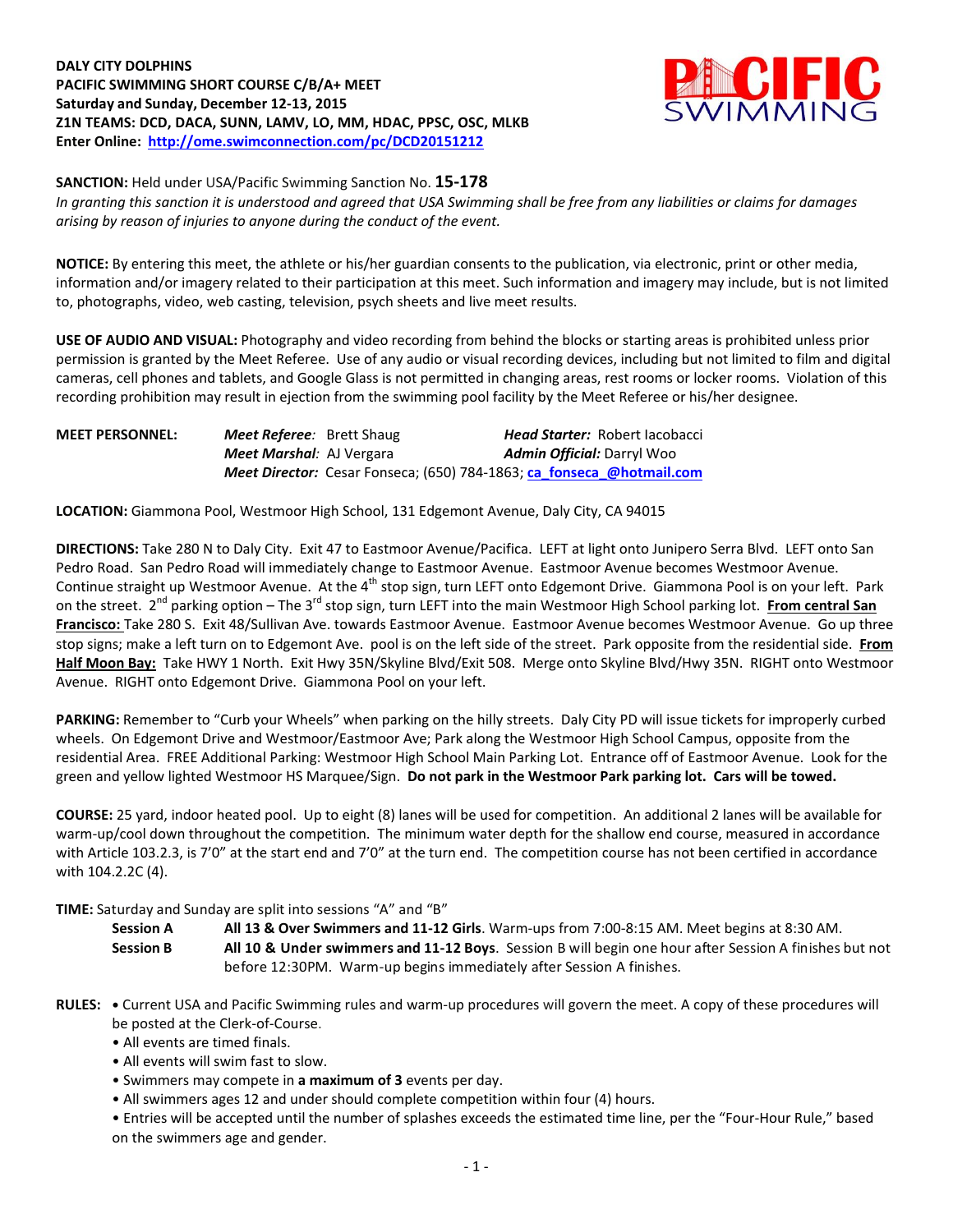**•** If local conditions warrant it the Meet Referee, with the concurrence of the Meet Director, may require a mandatory scratch down. Immediate cash refunds will be made for any mandatory scratches.

• All swimmers entered in the 500 Free will need to provide their own timers and lap counters. Swimmers in the 400 IM must provide their own lane timers.

• **All swimmers coaches and deck officials must wear their USA Swimming membership cards in a visible manner.** 

**UNACCOMPANIED SWIMMERS:** Any USA-S athlete-member competing at the meet must be accompanied by a USA Swimming member-coach for the purposes of athlete supervision during warm-up, competition and warm-down. If a coach-member of the athlete's USA-S Club does not attend the meet to serve in said supervisory capacity, it is the responsibility of the swimmer or the swimmer's legal guardian to arrange for supervision by a USA-S member-coach. The Meet Director or Meet Referee may assist the swimmer in making arrangements for such supervision; however, it is recommended that such arrangements be made in advance of the meet by the athlete's USA-S Club Member-Coach.

**RACING STARTS:** Swimmers must be certified by a USA-S member-coach as being proficient in performing a racing start, or must start the race in the water. It is the responsibility of the swimmer or the swimmer's legal guardian to ensure compliance with this requirement.

**RESTRICTIONS:** • Smoking and the use of other tobacco products is prohibited on the pool deck, in the locker rooms, in spectator seating, on standing areas and in all areas used by swimmers, during the meet and during warm-up periods.

- Sale and use of alcoholic beverages is prohibited in all areas of the meet venue.
- No glass containers are allowed in the meet venue.
- No propane heater is permitted except for snack bar/meet operations.
- All shelters must be properly secured.
- Changing into or out of swimsuits other than in locker rooms or other designated areas is prohibited.

• Destructive devices, to include but not limited to, explosive devices and equipment, firearms (open and concealed), blades, knives, mace, stun guns and blunt objects are strictly prohibited in the swimming facility and surrounding areas. If observed, the Meet Referee and his/her designee may ask that these devices be stored safely away from the public or removed from the facility. Noncompliance may result in the reporting to law enforcement authorities and ejection from the facility. Law enforcement officers (LEO) are exempt per applicable laws.

• No personal tents and/or EZ-ups inside the building or on the swimming deck. You are welcome to set up tents/canopies on the grounds outside of the building. Keep lobby entryways, access ways, passage ways, doorways, stairways clear of chairs, seats, bulky items and bags per compliance with Fire Marshall's orders. Items may be immediately removed upon the discretion of DCD officials.

• Restricted access areas: East, North and South ends of the swimming pool deck. Access allowed ONLY for swimmers, current registered coaches with visible ID, officials with visible ID and DCD Staff/volunteers and timers. **Do not park in the Westmoor Park parking lot. Cars will be towed.**

**ELIGIBILITY:** • Swimmers must be current members of USA-S and enter their name and registration number on the meet entry card as they are shown on their Registration Card. If this is not done, it may be difficult to match the swimmer with the

registration and times database. The meet host will check all swimmer registrations against the SWIMS database and if not found to be registered, the Meet Director shall accept the registration at the meet (a \$10 surcharge will be added to the regular registration fee). Duplicate registrations will be refunded by mail.

• Swimmers in the "A" Division must have met at least USA Swimming Motivational "A" minimum time standard. Swimmers in the "B" Division must have met at least the listed "B" minimum time standard. All entry times slower than the listed "B" time standard will be in the "C" Division.

• Entries with **"NO TIME"** *will be* **accepted**.

• Entry times submitted for this meet will be checked against a computer database and may be changed in accordance with Pacific Swimming Entry Time Verification Procedures.

• Disabled swimmers are welcome to attend this meet and should contact the Meet Director or Meet Referee regarding and special accommodations on entry times and seeding per Pacific Swimming policy.

• Swimmers 19 years of age and over may compete in the meet for time only, no awards. Such swimmers must have met standards for the 17-18 age group.

• The swimmer's age will be the age of the swimmer on the first day of the meet.

**ENTRY PRIORITY:** Priority entry will be given to the following **Z1N TEAMS: DCD, DACA, SUNN, LAMV, LO, MM, HDAC, PPSC, OSC, MLKB** entering online must do so by **11:59 PM, Wednesday, November 25 th** in order to receive priority acceptance to the meet.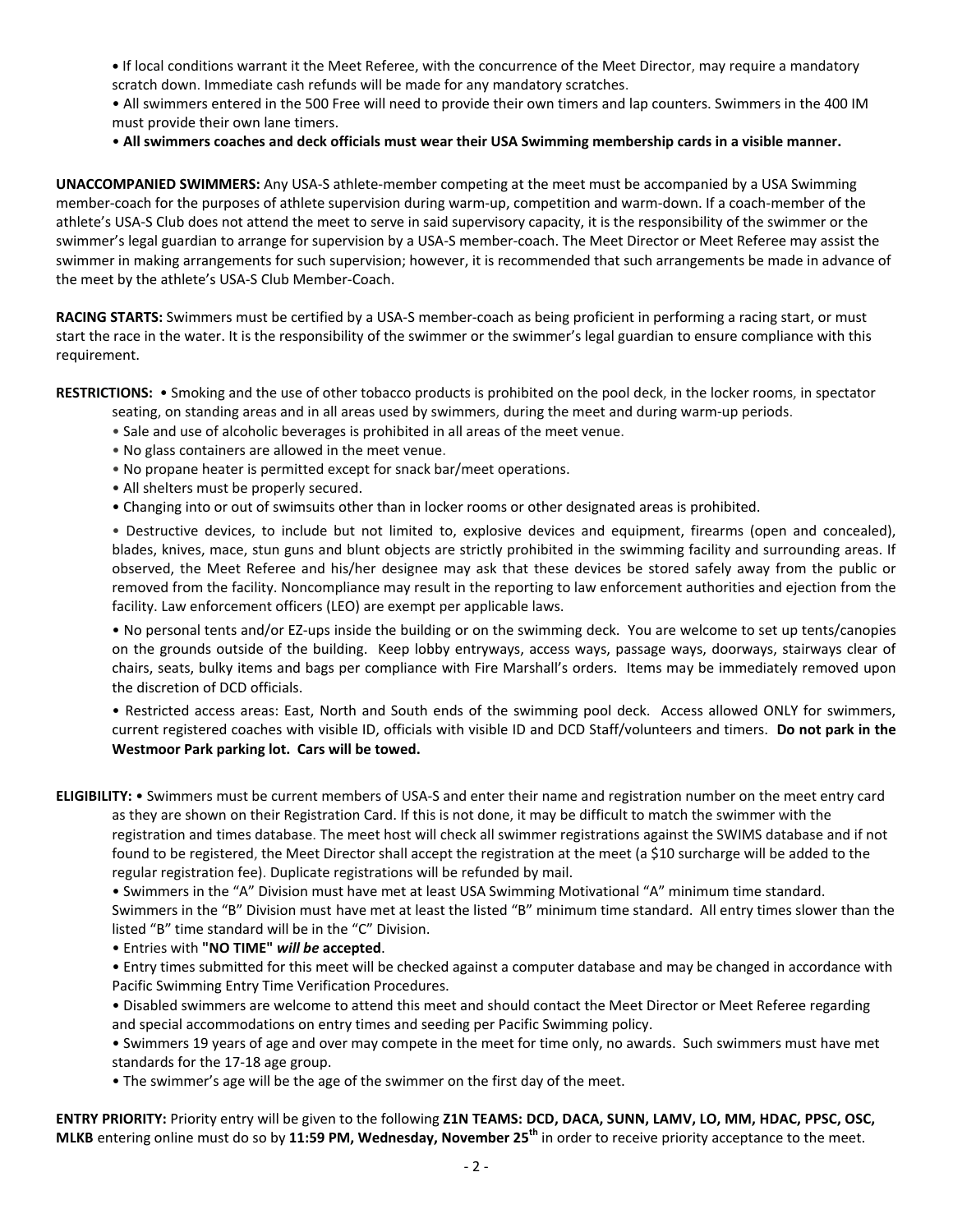Swimmers from **DCD, DACA, SUNN, LAMV, LO, MM, HDAC, PPSC, OSC, MLKB** submitting surface mail entries must be postmarked by **Monday, November 23<sup>rd</sup> in order to receive priority acceptance into the meet. No swimmers other than those from DCD, DACA, SUNN, LAMV, LO, MM, HDAC, PPSC, OSC, MLKB** may enter the meet until the priority period has closed.

**ENTRY FEES:** \$4.00 per event plus an \$8.00 participation fee per swimmer. Entries will be rejected if payment is not sent at time of request. No refunds will be made, except mandatory scratch downs.

**ONLINE ENTRIES:** To enter online go to **<http://ome.swimconnection.com/pc/DCD20151212>** to receive an immediate entry confirmation. This method requires payment by credit card. Swim Connection, LLC charges a processing fee for this service, equal to \$1 per swimmer plus 5% of the total Entry Fees. Please note that the processing fee is a separate fee from the Entry Fees. If you do not wish to pay the processing fee, enter the meet using a mail entry. **Entering online is a convenience, is completely voluntary, and is in no way required or expected of a swimmer by Pacific Swimming.** Online entries will be accepted through Wednesday, December  $2^{nd}$ , at 11:59 PM.

**MAILED OR HAND DELIVERED ENTRIES**: Entries must be on the attached consolidated entry form. Forms must be filled out completely and printed clearly with swimmers best time. Entries must be postmarked by midnight, Monday, November 30<sup>th</sup> or hand delivered by 6:30 p.m. Wednesday, December 2<sup>nd</sup>. No late entries will be accepted. Requests for confirmation of receipt of entries should include a self-addressed envelope.

| <b>Make check payable to: Daly City Dolphins Aquatics Club</b> |                                               |
|----------------------------------------------------------------|-----------------------------------------------|
| <b>Mail entries to: Cesar Fonseca</b>                          | <b>Hand deliver entries to: Cesar Fonseca</b> |
| 195 Northridge Dr.                                             | 195 Northridge Dr.                            |
| Daly City, CA 94015                                            | Daly City, CA 94015                           |

**CHECK-IN:** The meet will be deck seeded. Swimmers must check-in at the Clerk-of-Course. No event shall be closed more than 30 minutes before the scheduled start of the session. Close of check-in for all individual events shall be no more than 60 minutes before the estimated time of the start of the first heat of the event. Swimmers who do not check in will not be seeded and will not be allowed to compete in that event.

**SCRATCHES:** Any swimmers not reporting for or competing in an individual timed final event that they have checked in for shall not be penalized.

AWARDS: Individual events will be awarded in the A, B, and C Division. Ribbons for 1<sup>st</sup> – 8<sup>th</sup> place are given to the following age groups: 6/un, 7-8, 9-10, 11-12. Swimmers 13 years of age and older will not receive awards. Standard "A" medals will be awarded to swimmers achieving NEW USA Swimming National "A" times in each event, regardless of place achieved in the event. All awards must be picked up at the meet. Awards will not be mailed.

**ADMISSION:** Free. A program will **NOT** be available.

**SNACK BAR & HOSPITALITY:** A snack bar will be available throughout the competition. Coaches and working deck officials will be provided lunch. Hospitality will serve refreshments to timers and volunteers.

**MISCELLANEOUS:** No overnight parking is allowed. Facilities will not be provided after meet hours. All participating teams are expected to provide lane timers based upon the number of swimmers registered to swim each day. Team timing lanes for Saturday and Sunday will be assigned and coaches will be notified of assignments during the week prior to the meet.

**MINIMUM OFFICIALS:** Teams must follow Zone 1 North rules for providing officials. Each team must provide officials for each session according to the number of swimmers entered in that session, following the table below. Teams that do not provide sufficient officials must provide coaches to act in the place of officials.

| Club swimmers entered in session | Trained and carded officials requested |
|----------------------------------|----------------------------------------|
| $1 - 10$                         |                                        |
| $11 - 25$                        |                                        |
| 26-50                            |                                        |
| $51 - 75$                        |                                        |
| 76-100                           |                                        |
| 100 or more                      | 5 and up (1 for every 25 swimmers)     |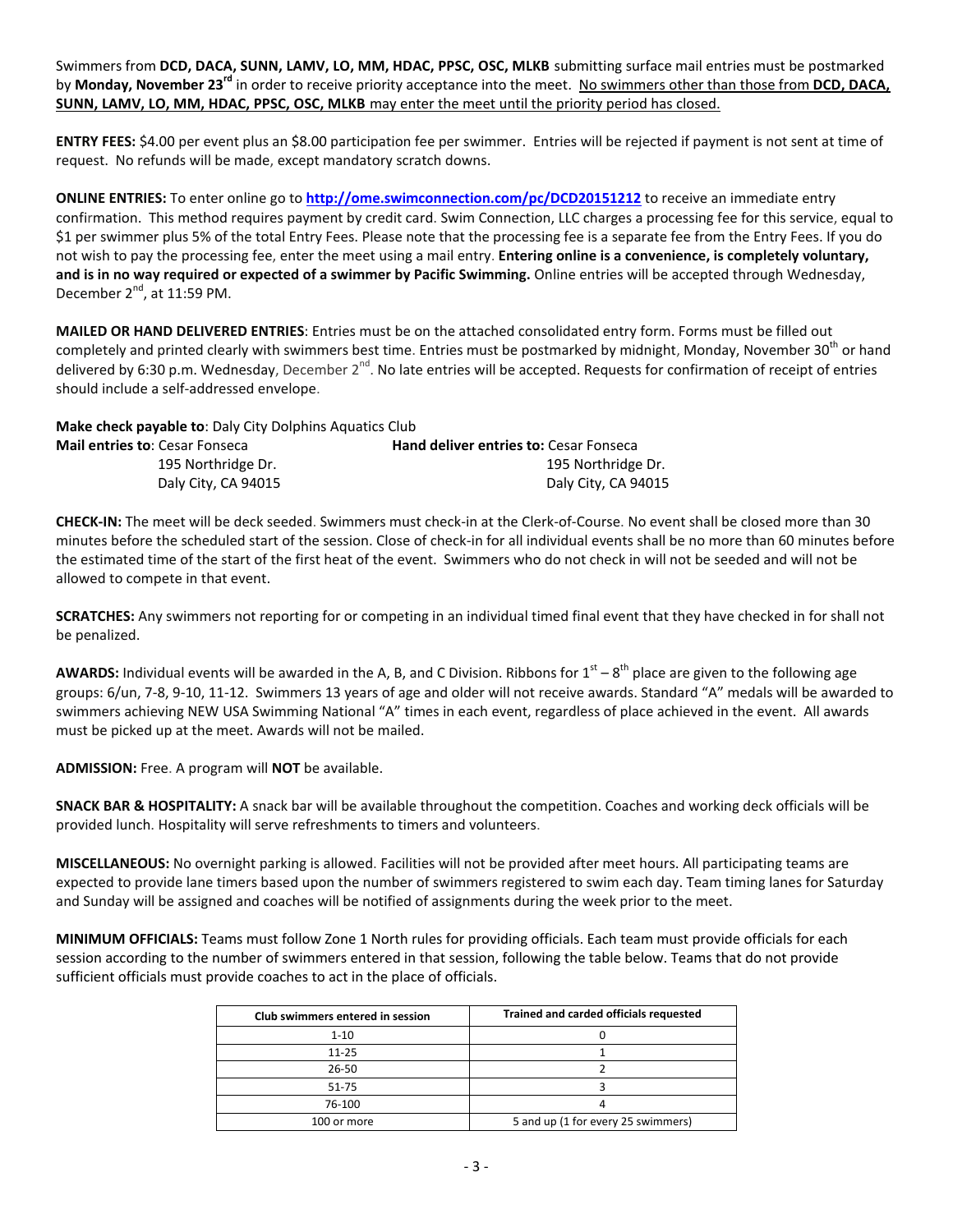|        | SATURDAY, Dec. 13 <sup>th</sup> |           |        | SUNDAY, Dec. 14th |          |           |               |  |  |
|--------|---------------------------------|-----------|--------|-------------------|----------|-----------|---------------|--|--|
| 8 & UN | $9-10$                          | $11 - 12$ | 13-18  | <b>8 &amp; UN</b> | $9 - 10$ | $11 - 12$ | 13-18         |  |  |
| 50 BK  | 50 FR                           | 200 BK    | 100 BK | <b>50 FR</b>      | 50 BK    | 50 BK     | 200 FR        |  |  |
| 25 FL  | 50 FL                           | 100 BR    | 200 BR | 25 BK             | 100 FR   | 200 FL    | 100 FL        |  |  |
| 25 FR  | 100 BK                          | 100 FR    | 50 FR  | <b>25 BR</b>      | 100 BR   | 100 IM    | <b>100 FR</b> |  |  |
| 100 IM | 500 FR                          | 400 IM    | 500 FR | 100 FR            | 100 IM   | 200 FR    | 200 IM        |  |  |

## **EVENTS**

| SATURDAY, DECEMBER 12th |                    |                |  |
|-------------------------|--------------------|----------------|--|
|                         | <b>SESSION A</b>   |                |  |
| <b>EVENT#</b>           | <b>EVENT</b>       | <b>EVENT#</b>  |  |
| Girl                    |                    | Boy            |  |
| $\mathbf{1}$            | 11-12 200 BACK     |                |  |
| $\overline{3}$          | 13-OV 100 BACK     | $\overline{4}$ |  |
| 5                       | 11-12 100 BREAST   |                |  |
| $\overline{7}$          | 13-OV 200 BREAST   | 8              |  |
| 9                       | $11 - 12$ 100 FREE |                |  |
| 11                      | 13 - OV 50 FREE    | 12             |  |
| 13                      | $11 - 12400$ IM    |                |  |
| 15                      | 13-OV 500 FREE     | 16             |  |
|                         | <b>SESSION B</b>   |                |  |
| 17                      | 8-UN 50 BACK       | 18             |  |
| 19                      | $9 - 1050$ FREE    | 20             |  |
|                         | 11-12 200 BACK     | 22             |  |
| 23                      | 8-UN 25 FLY        | 24             |  |
| 25                      | $9 - 1050$ FLY     | 26             |  |
|                         | 11-12 100 BREAST   | 28             |  |
| 29                      | 8-UN 25 FREE       | 30             |  |
| 31                      | 9-10 100 BACK      | 32             |  |
|                         | $11 - 12$ 100 FREE | 34             |  |
| 35                      | $8 - UN$ 100 IM    | 36             |  |
| 37                      | $9 - 10500$ FREE   | 38             |  |
|                         | $11 - 12400$ IM    | 40             |  |

|                             | SATURDAY, DECEMBER 12th |                |
|-----------------------------|-------------------------|----------------|
|                             | <b>SESSION A</b>        |                |
| NT#                         | <b>EVENT</b>            | <b>EVENT#</b>  |
| irl                         |                         | Boy            |
| $\mathbf{1}$                | 11-12 200 BACK          |                |
|                             | 13-OV 100 BACK          | $\overline{4}$ |
| $\frac{3}{5}$ $\frac{5}{7}$ | 11-12 100 BREAST        |                |
|                             | 13-OV 200 BREAST        | 8              |
| $\frac{9}{2}$               | $11 - 12$ 100 FREE      |                |
| L1                          | 13-OV 50 FREE           | 12             |
| L3                          | $11 - 12400$ IM         |                |
| L5                          | 13-OV 500 FREE          | 16             |
|                             | <b>SESSION B</b>        |                |
| L7                          | 8-UN 50 BACK            | 18             |
| L9                          | $9 - 1050$ FREE         | 20             |
|                             | 11-12 200 BACK          | 22             |
| $23 -$                      | 8-UN 25 FLY             | 24             |
| $25 -$                      | $9 - 1050$ FLY          | 26             |
|                             | 11-12 100 BREAST        | 28             |
| 29                          | 8-UN 25 FREE            | 30             |
| 31                          | 9-10 100 BACK           | 32             |
|                             | $11 - 12$ 100 FREE      | 34             |
| 35 <sub>1</sub>             | 8-UN 100 IM             | 36             |
| 37                          | $9 - 10500$ FREE        | 38             |
|                             | $11 - 12400$ IM         | 40             |

## **All 500 Free & 400 IM swimmers must provide their own timers.**

Use the following URL to find the time standards: <http://www.pacswim.org/swim-meet-times/standards>